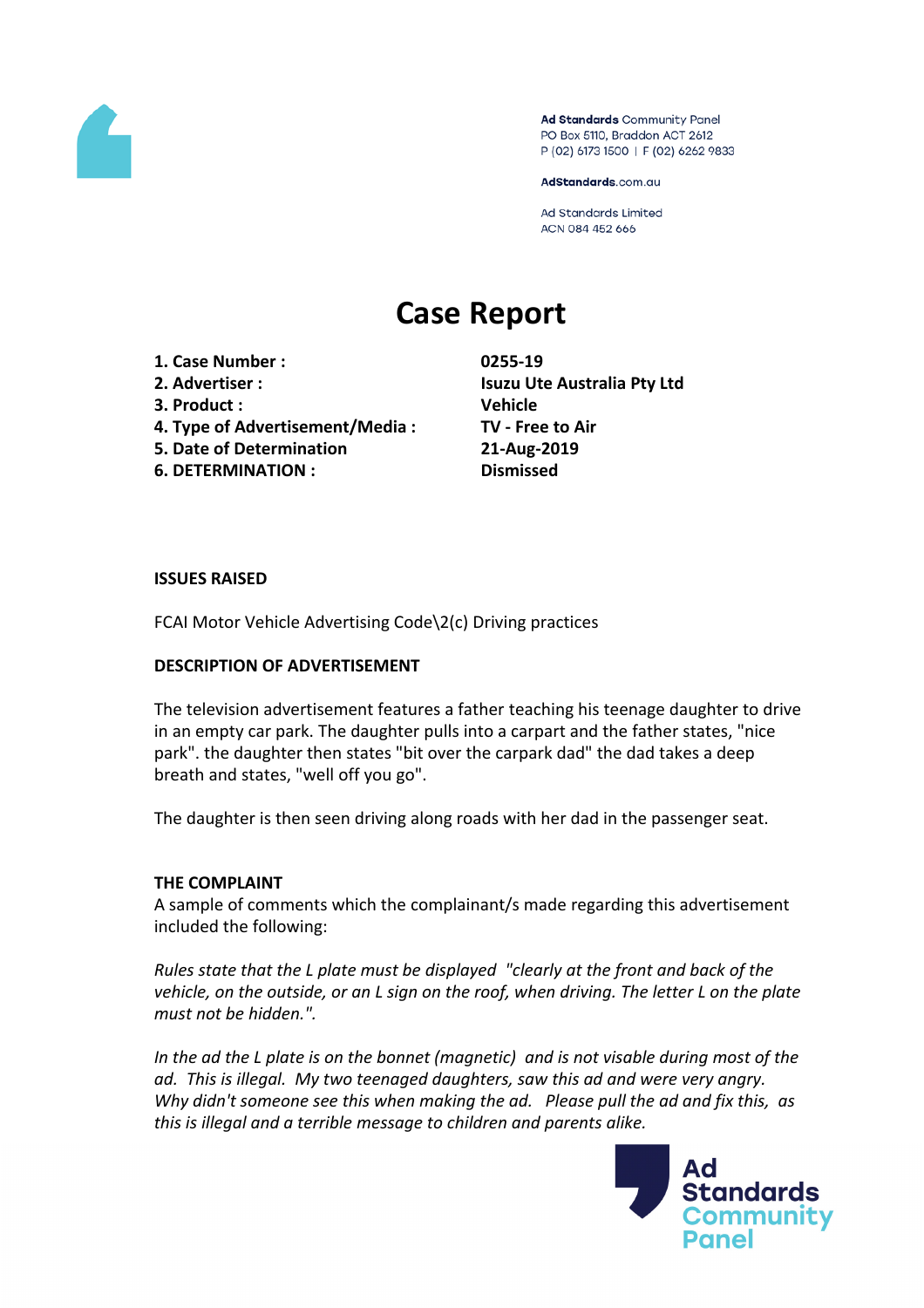

#### **THE ADVERTISER'S RESPONSE**

Comments which the advertiser made in response to the complainant/s regarding this advertisement include the following:

*In regards to the complaint, pertaining to the Issue Raised under the FCAI Motor Vehicle Advertising Code\2(c) Driving practices that would breach the law, Isuzu UTE Australia (IUA) would like to stress that safe driving practices is paramount with the company code of ethics. IUA has always and will always endeavour to comply with FCAI Rules and Regulations, and comply with all Australian state and territory road rules and regulations.*

*Throughout the entire commercial, the Isuzu MU-X (Vehicle) driven by Emily Wayman, is driven within the conditions and regulations complying with learner driving rules, of each and every state and territory within Australia.*

*The vehicle is driven by Emily Wayman, under the attentive supervision of her Father, Dave Wayman, whom is seated in the passenger seat. In every scene, the vehicle can be seen displaying the approved, square black 'L' on yellow learner plate (L plate) on both the lower right-side of the tailgate on the rear of the Vehicle and the lower leftside of the bonnet on the front of the Vehicle, which complied with all state and territory road rules and regulations. Please refer to APPENDIX B IUA008930M3 Images.*

*The complainant states, "in the ad the L plate is on the bonnet (magnetic) and is not visable during most of the ad." Reviewing the commercial IUA008930M3, it is beyond a Reasonable Doubt that the approved magnetic L plate is fully visible from the front of the Vehicle at all times. As a precaution, the advertisement was shot to comply and exceed the visibility requirement of the L plate placement on the front of the Vehicle, of all Australian state and territory road rules and regulations. Please refer to APPENDIX B – L PLATE PLACEMENT REGULATIONS.*

*Citing the Queensland Government learner licence road rules, the L plate must be displayed so it "can be seen clearly at the front and rear of the vehicle from 20m away", and citing the Vic Roads learner road rules, the L plate must be "clearly visible from distance of 20 metres behind and in front of the vehicle". Referring to APPENDIX B IUA008930M3 at time: 00:20 – 00:21, the L plate can be seen from over 20 meters away in this scene—exceeding the visibility requirement of all Australian state and territory L plate placement rules and regulations.*

*Whilst we appreciate that the complainant has voiced concern regarding the visibility of the L plate within the commercial, references illustrate that beyond a Reasonable Doubt the L plate placement on the front and rear of the Vehicle legally complies with all Australian state and territory road rules and regulations.*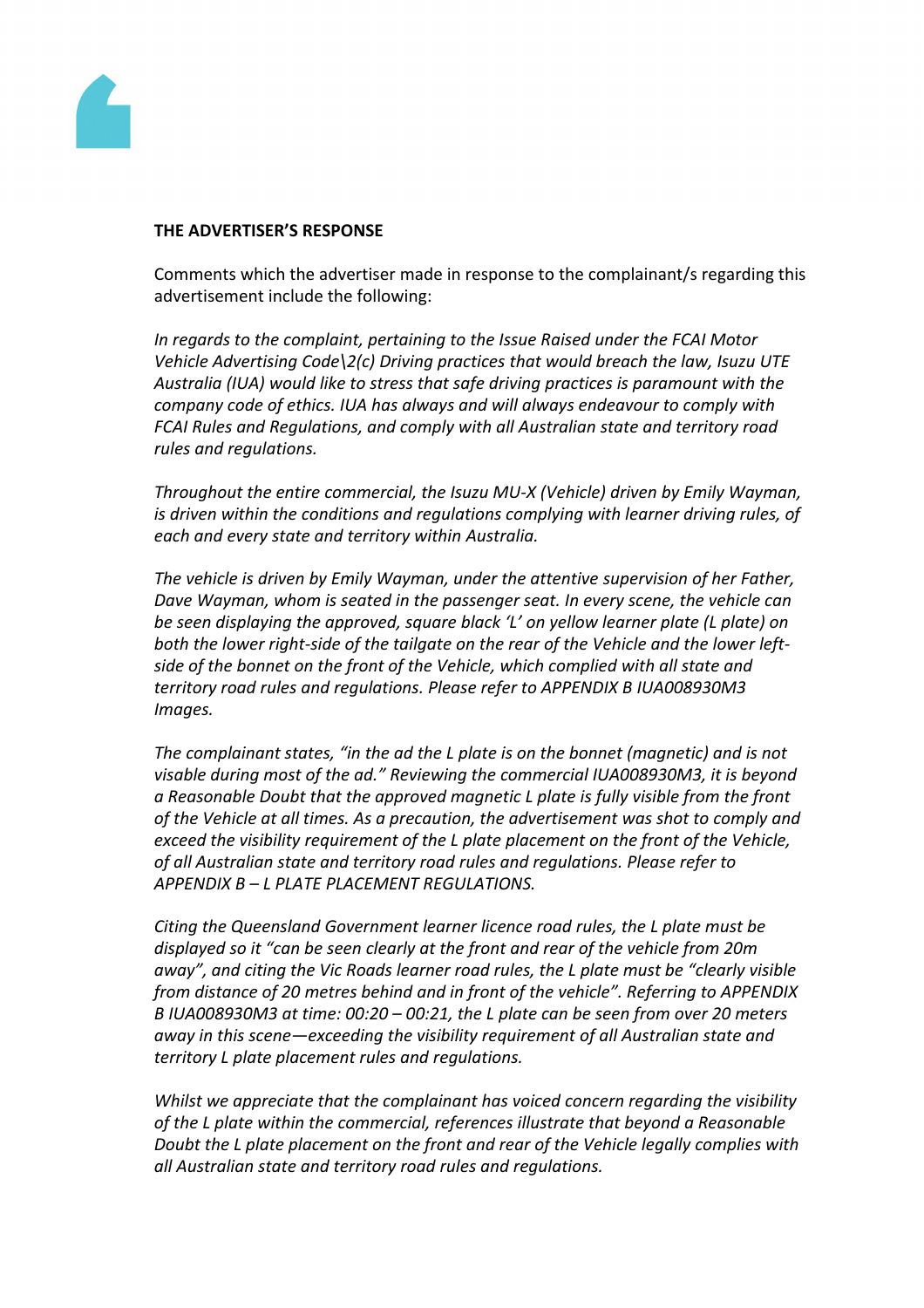

*IUA respectfully rejects the complainant's statements that the L plate "is not visable during most of the ad", proving with evidence that it is compliant with road rules and regulations.*

*IUA submits that the Advertisement does not breach FCAI Motor Vehicle Advertising Code\2(c), as vehicle is driven in a manner that is compliant with all Australian state and territory road rules and regulations.*

*IUA submits that the Complaint should be dismissed.*

# **THE DETERMINATION**

The Ad Standards Community Panel (Panel) was required to determine whether the material before it was in breach of the Federal Chamber of Automotive Industries Voluntary Code of Practice for Motor Vehicle Advertising (the FCAI Code).

To come within the FCAI Code, the material being considered must be an advertisement. The FCAI Code defines an advertisement as follows: "matter which is published or broadcast in all of Australia, or in a substantial section of Australia, for payment or other valuable consideration and which draws the attention of the public, or a segment of it, to a product, service, person, organisation or line of conduct in a manner calculated to promote or oppose directly or indirectly that product, service, person, organisation or line of conduct".

The Panel considered whether the advertisement was for a motor vehicle. Motor vehicle is defined in the FCAI Code as meaning: "passenger vehicle; motorcycle; light commercial vehicle and off-road vehicle". The Panel determined that the Isuzu MU-X was a Motor Vehicle as defined in the FCAI Code.

The Panel determined that the material before it was an advertisement for a motor vehicle and therefore that the FCAI Code applied.

The Panel noted that this television advertisement depicts a father teaching his daughter to drive.

The Panel noted the complainant's concern that the advertisement shows the L plate displayed on the bonnet facing upwards and that this is illegal.

The Panel then analysed specific sections of the FCAI Code and their application to the advertisement.

The Panel considered clause 2(c) of the FCAI Code. Clause 2(c) requires that:

"Advertisements for motor vehicles do not portray ...driving practices or other actions which would if they were to take place on a road or road-related area, breach any